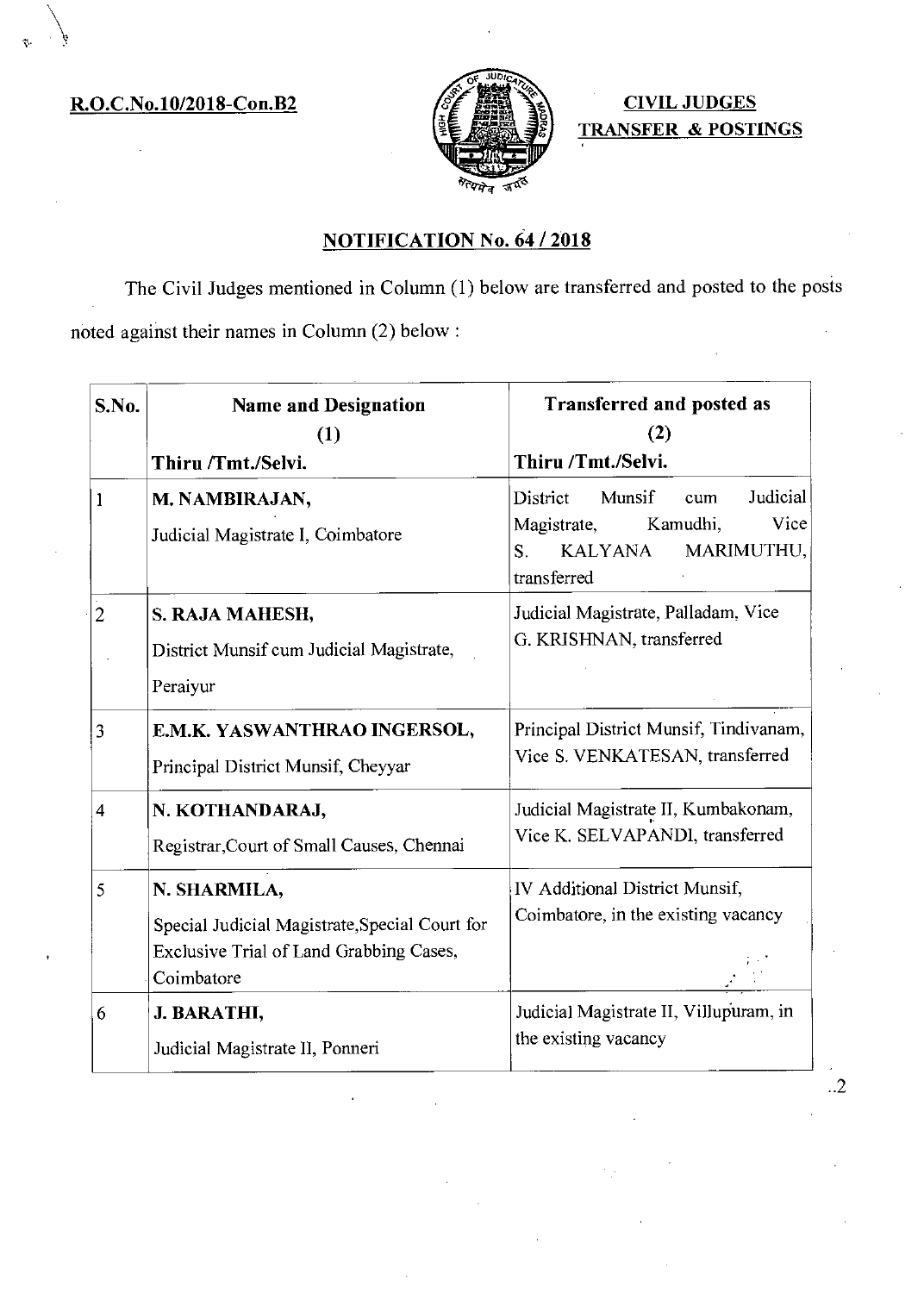| S.No.        | <b>Name and Designation</b><br>(1)<br>Thiru /Tmt./Selvi.           | Transferred and posted as<br>(2)<br>Thiru /Tmt./Selvi.                                                         |
|--------------|--------------------------------------------------------------------|----------------------------------------------------------------------------------------------------------------|
| 7            | G.N. SARAVANAKUMAR,<br>Judicial Magistrate, Oddanchatram           | Judicial Magistrate, Srivaikuntam,<br>Vice M.P. MURUGAN, transferred                                           |
| 8            | C. MOHANRAM,<br>Principal District Munsif, Tiruchirappalli         | Judicial Magistrate VI, Salem, Vice R.<br>GOKUL MURUGAN, transferred                                           |
| 9            | A. DAOUDH AMMAL,<br>Judicial Magistrate I, Tindivanam              | Judicial Magistrate II, Kovilpatti, Vice<br>M. VEERANAN, transferred                                           |
| 10           | C. SANKAR,<br>District Munsif cum Judicial Magistrate I,<br>Sattur | Judicial Magistrate I, Kovilpatti, Vice<br>J. JEYA SUTHAHAR, transferred                                       |
| $\mathbf{1}$ | P.V. VASHEETH KUMAR,<br>Principal District Munsif, Aruppukottai    | Judicial Magistrate, Aruppukottai,<br>Vice G. THAMARAI ILANGO,<br>transferred                                  |
| 12           | K. MURALITHARAKANNAN,<br>Judicial Magistrate II, Tiruchirappalli   | Judicial Magistrate, Thiruvaiyaru, in<br>the existing vacancy                                                  |
| 13           | M.P. MURUGAN,<br>Judicial Magistrate, Srivaikuntam                 | Judicial Magistrate, Oddanchatram,<br>Vice G.N. SARAVANAKUMAR,<br>transferred                                  |
| 14           | P. SARAVANABHAVAN,<br>Judicial Magistrate I, Kumbakonam            | Judicial Magistrate III, Salem, Vice A.<br>SHANMUGA PRIYA, transferred                                         |
| 15           | M. VEERANAN,<br>Judicial Magistrate II, Kovilpatti                 | Judicial Magistrate I, Tindivanam,<br>Vice A. DAOUDH AMMAL,<br>transferred                                     |
| 16           | S. CHANDRASEKARAN,<br>District Munsif, Sathyamangalam              | Judicial Magistrate, Fast Track Court<br>Magistrate Level-I), Madurai, Vice V.<br>SIVAGAMASUNDARY, transferred |

 $\label{eq:2.1} \frac{1}{\sqrt{2}}\int_{\mathbb{R}^3}\frac{1}{\sqrt{2}}\left(\frac{1}{\sqrt{2}}\right)^2\frac{1}{\sqrt{2}}\left(\frac{1}{\sqrt{2}}\right)^2\frac{1}{\sqrt{2}}\left(\frac{1}{\sqrt{2}}\right)^2.$ 

 $\frac{1}{2}$  $\mathbb{R}^2$ 

 $\frac{1}{2}$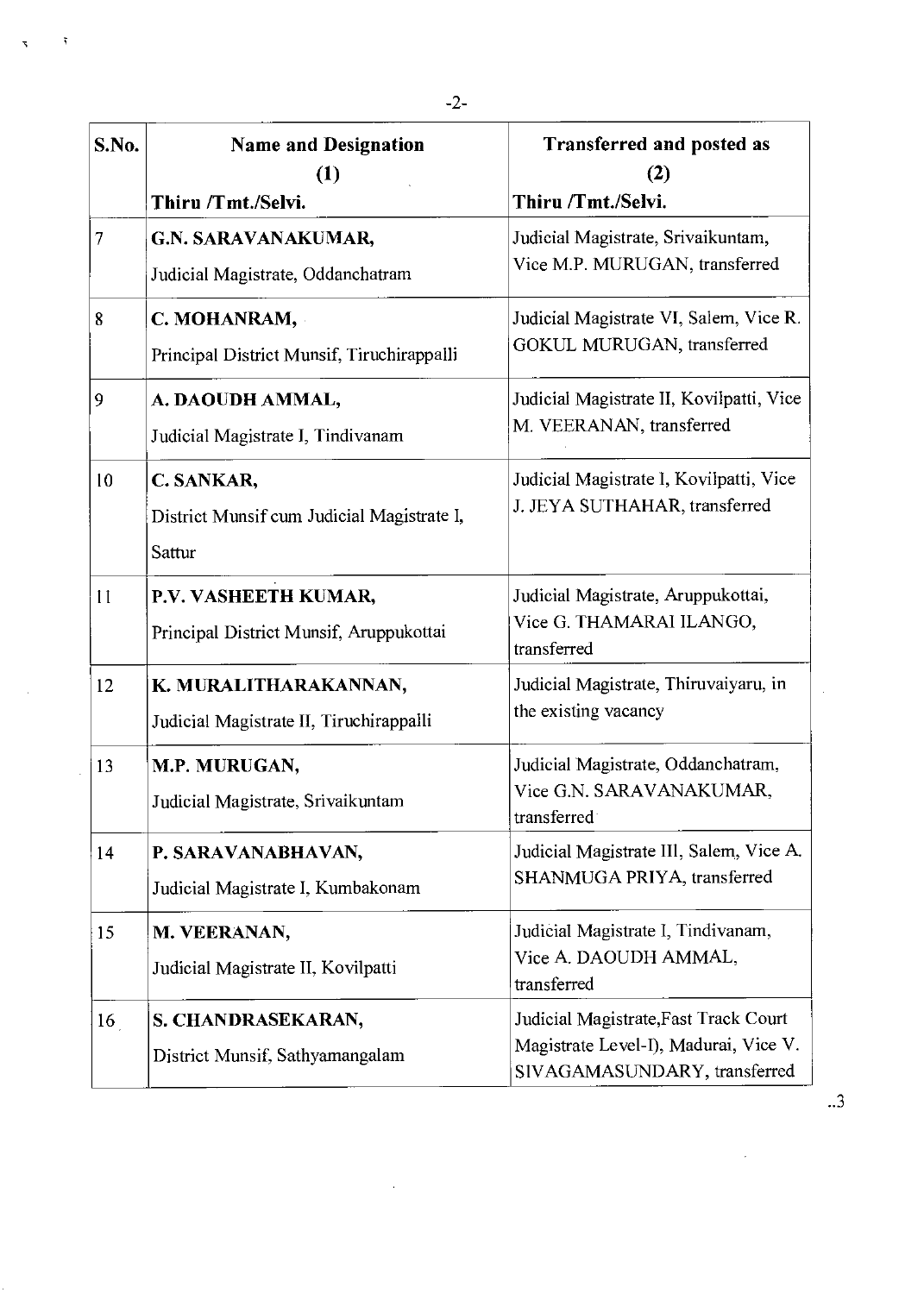| S.No. | <b>Name and Designation</b><br>(1)                                                          | <b>Transferred and posted as</b><br>(2)                                                                       |
|-------|---------------------------------------------------------------------------------------------|---------------------------------------------------------------------------------------------------------------|
|       | Thiru /Tmt./Selvi.                                                                          | Thiru /Tmt./Selvi.                                                                                            |
| 17    | K. VIVEKANANTHAN,<br>District Munsif cum Judicial Magistrate I,<br>Usilampatty              | Judicial Magistrate, Fast Track Court at<br>Magisterial Level, Eraniel, Vice<br>M. UDHAYAVELAVAN, transferred |
| 18    | P. CHANDRASEKAR-I,<br>Principal District Munsif, Mayiladuthurai                             | Principal District Munsif cum Judicial<br>Magistrate, Nanguneri, Vice<br>R. SATHISH, transferred              |
| 19    | M. UDHAYAVELAVAN,<br>Judicial Magistrate, Fast Track Court at<br>Magisterial Level, Eraniel | District Munsif cum Judicial<br>Magistrate I, Usilampatty, Vice<br>K. VIVEKANANTHAN, transferred              |
| 20    | R. SATHISH,<br>Principal District Munsif cum Judicial<br>Magistrate, Nanguneri              | Principal District Munsif,<br>Mayiladuthurai, Vice<br>P. CHANDRASEKAR-I, transferred                          |
| 21    | K. LINGAM,<br>Judicial Magistrate IV, Salem                                                 | District Munsif cum Judicial<br>Magistrate, Shenkottai, Vice<br>P.T. SATHEESH KUMAR,<br>transferred           |
| 22    | D. ASHA KOUSALYA SHANTHINI,<br>District Munsif, Srivaikuntam                                | Judicial Magistrate, Ginjee, Vice<br>T.S.P. JAYASUDHA, transferred                                            |
| 23    | V. JAIKUMAR,<br>Judicial Magistrate I, Virudhachalam                                        | Principal District Munsif, Cuddalore,<br>Vice A.B. NASEER ALI, transferred                                    |
| 24    | R. GOKUL MURUGAN,<br>Judicial Magistrate VI, Salem                                          | Principal District Munsif,<br>Tiruchirappalli, Vice<br>C. MOHANRAM, transferred                               |

 $\label{eq:2.1} \frac{1}{\sqrt{2}}\int_{0}^{\infty}\frac{1}{\sqrt{2\pi}}\left(\frac{1}{\sqrt{2}}\right)^{2}d\mu\,d\mu\,.$ 

 $\mathcal{L}_{\mathcal{A}}$ 

 $\frac{1}{2}$ 

 $\begin{aligned} \mathcal{S}^{(1)} & = \frac{1}{2} \mathcal{S}^{(1)} \end{aligned}$ 

 $\sim 10^{-1}$ 

 $\mathcal{L}_{\mathcal{L}}$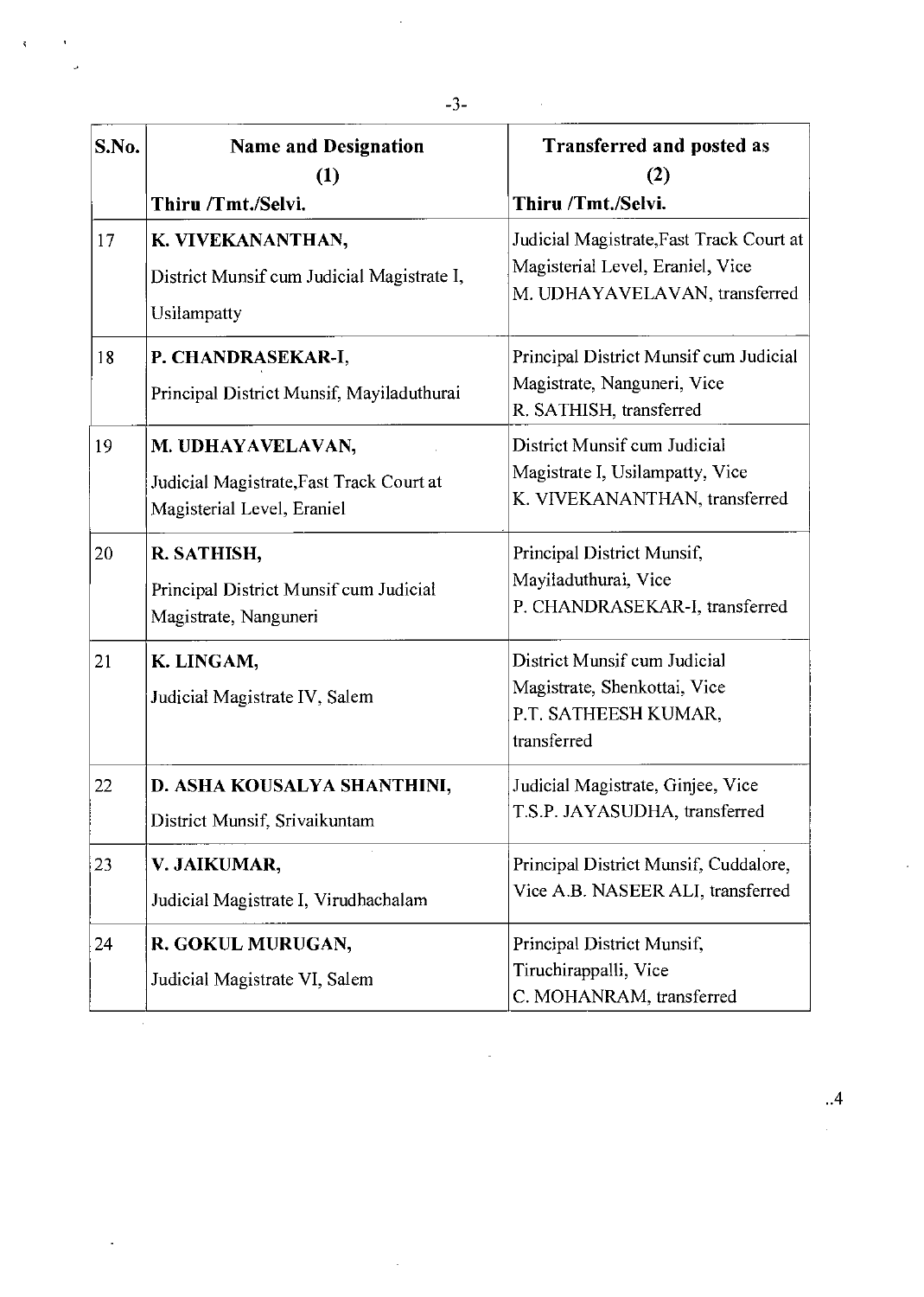| S.No. | <b>Name and Designation</b><br>(1)<br>Thiru /Tmt./Selvi.                                     | <b>Transferred and posted as</b><br>(2)<br>Thiru /Tmt./Selvi.                  |
|-------|----------------------------------------------------------------------------------------------|--------------------------------------------------------------------------------|
| 25    | R.V. RAJAKUMAR,<br>Judicial Magistrate II, Coimbatore                                        | Judicial Magistrate II, Mannargudi,<br>Vice G. ARUNKUMAR, transferred          |
| 26    | G. KRISHNAN,<br>Judicial Magistrate, Palladam                                                | District Munsif, Sathyamangalam,<br>Vice S. CHANDRASEKARAN,<br>transferred     |
| 27    | A. SHANMUGA PRIYA,<br>Judicial Magistrate III, Salem                                         | Judicial Magistrate I, Kumbakonam,<br>Vice P. SARAVANABHAVAN,<br>transferred   |
| 28    | K. SIVAKUMAR,<br>Judicial Magistrate, Fast Track Court at<br>Magisterial Level, Tiruchencode | I Additional District Munsif, Bhavani,<br>Vice S. LAKSHMI, transferred         |
| 29    | K. NAMBIRAJAN,<br>District Munsif cum Judicial Magistrate,<br>Vanur                          | District Munsif, Pappireddipatti, Vice<br>K.R. KANNAN, transferred             |
| 30    | K. SELVAPANDI,<br>Judicial Magistrate II, Kumbakonam                                         | District Munsif, Sulur, Vice J.<br>STARLI, transferred                         |
| 31    | S. MYTHILI,<br>Judicial Magistrate, Fast Track Court at<br>Magisterial Level, Kallakurichi   | Judicial Magistrate IV, Salem, Vice<br>K. LINGAM, transferred                  |
| 32    | K.V. SAKTHIVEL,<br>Judicial Magistrate, Vaniyambadi                                          | Judicial Magistrate, Harur, Vice<br>J.K. DHILIP, transferred                   |
| 33    | <b>J. JEYA SUTHAHAR,</b><br>Judicial Magistrate I, Kovilpatti                                | Judicial Magistrate, Katpadi, Vice<br>A. MURALIKRISHNA ANANDAN,<br>transferred |

 $\hat{\mathcal{A}}$ 

 $\sim$   $\sim$ 

 $\hat{\mathbf{r}}$ 

 $\hat{\mathbf{v}}$ 

l,

 $\hat{\boldsymbol{\beta}}$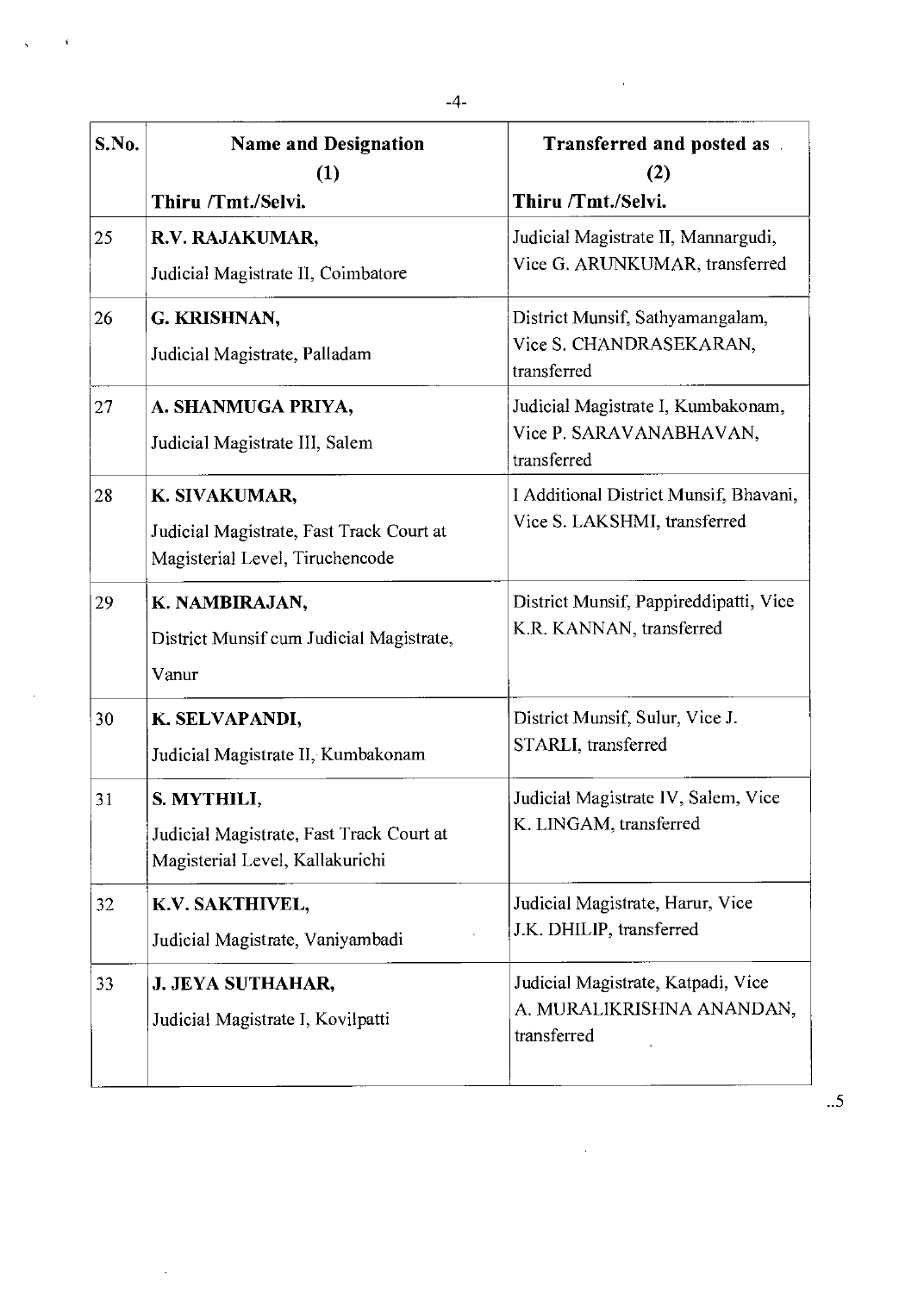| S.No. | <b>Name and Designation</b><br>(1)<br>Thiru /Tmt./Selvi.                           | <b>Transferred and posted as</b><br>(2)<br>Thiru /Tmt./Selvi.                                                |
|-------|------------------------------------------------------------------------------------|--------------------------------------------------------------------------------------------------------------|
| 34    | L. MAHESWARI,<br>X Judge, Court of Small Causes, Chennai                           | Judicial Magistrate V, Tirunelveli,<br>Vice A. BISMITHA, transferred                                         |
| 35    | N. MAREESWARI,<br>Principal District Munsif, Ambasamudram                          | Judicial Magistrate, Theni, Vice<br>A. SUNDARI, transferred                                                  |
| 36    | V. IRUDAYA RANI,<br>District Munsif, Kulithalai                                    | District Munsif, Pattukottai, Vice<br>C. RAJESH, transferred                                                 |
| 37    | S.P. RISHIROSHAN,<br>Registrar, City Civil Court, Chennai                          | Judicial Magistrate, Fast Track Court<br>at Magisterial Level-I, Erode, Vice<br>V. BREZNEV, transferred      |
| 38    | S. MAHALAKSHMI,<br>Principal District Munsif cum Judicial<br>Magistrate, Karaikudi | II Additional District Munsif,<br>Tiruchirappalli, Vice<br>N. VISWANATH, transferred                         |
| 39    | S. MOHANAMBAL,<br>Judicial Magistrate I, Namakkal                                  | District Munsif, Pollachi, Vice<br>K.S. THIRUMANI, transferred                                               |
| 40    | R. LATHA,<br>Additional District Munsif, Chidambaram                               | Judicial Magistrate, Fast Track Court<br>at Magisterial Level, Kallakurichi,<br>Vice S. MYTHILI, transferred |
| 41    | N. SENTHIL MURALI,<br>District Munsif, Kangeyam                                    | Judicial Magistrate, Pandalur, Vice P.<br>BALA MURUGAN, transferred                                          |
| 42    | A. SUNDARI,<br>Judicial Magistrate, Theni                                          | District Munsif, Sivakasi, in the<br>existing vacancy                                                        |
| 43    | A.B. NASEER ALI,<br>Principal District Munsif, Cuddalore                           | Judicial Magistrate, Musiri, in the<br>existing vacancy                                                      |

 $\label{eq:2.1} \frac{1}{\sqrt{2}}\int_{\mathbb{R}^3}\frac{1}{\sqrt{2}}\left(\frac{1}{\sqrt{2}}\right)^2\frac{1}{\sqrt{2}}\left(\frac{1}{\sqrt{2}}\right)^2\frac{1}{\sqrt{2}}\left(\frac{1}{\sqrt{2}}\right)^2\frac{1}{\sqrt{2}}\left(\frac{1}{\sqrt{2}}\right)^2.$ 

 $\sqrt{1-\lambda^2}$ 

 $\sim$   $\sim$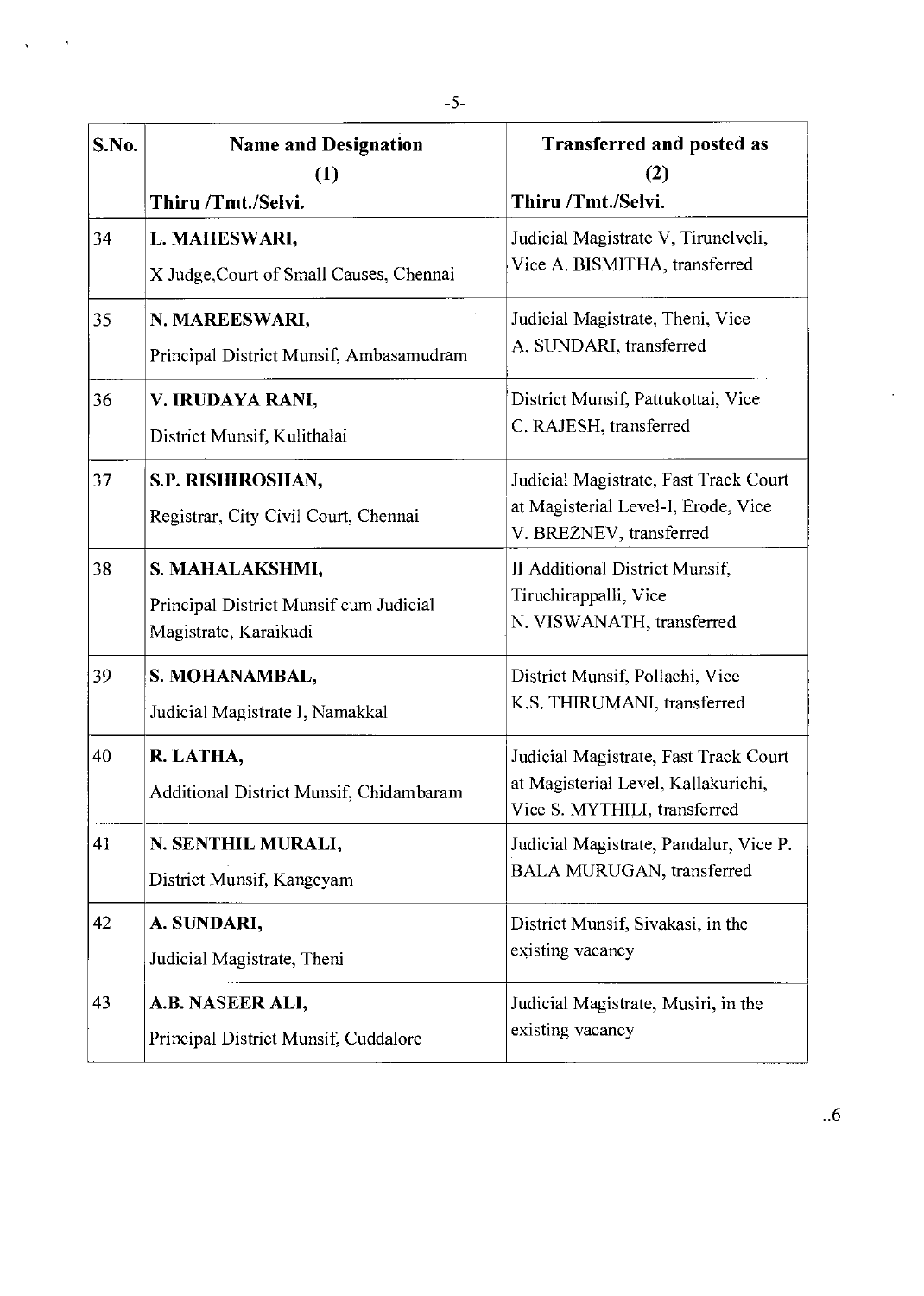| S.No. | <b>Name and Designation</b><br>(1)<br>Thiru /Tmt./Selvi. | Transferred and posted as<br>(2)<br>Thiru /Tmt./Selvi.                                             |
|-------|----------------------------------------------------------|----------------------------------------------------------------------------------------------------|
|       |                                                          |                                                                                                    |
| 44    | T.S.P. JAYASUDHA,<br>Judicial Magistrate, Ginjee         | District Munsif, Srivaikuntam, Vice<br>D. ASHA KOUSALYA SHANTHINI,<br>transferred                  |
| 45    | S. ASSAN MOHAMED,                                        | Principal District Munsif,                                                                         |
|       | District Munsif, Virudhunagar                            | Thoothukudi, Vice N. KAMARAJ,<br>transferred                                                       |
| 46    | K.S. THIRUMANI,                                          | District Munsif cum Judicial                                                                       |
|       | District Munsif, Pollachi                                | Magistrate, Vedaranyam, Vice<br>P. DEENADAYALAN, transferred                                       |
| 47    | K. INBAKARTHICK,                                         | Principal District Munsif cum Judicial<br>Magistrate I, Srivilliputhur, in the<br>existing vacancy |
|       | District Munsif Cum Judicial Magistrate,                 |                                                                                                    |
|       | Thiruvadanai                                             |                                                                                                    |
| 48    | S. TAMILSELVI,                                           | Judicial Magistrate III, Thoothukudi,                                                              |
|       | Judicial Magistrate II, Tiruvallur                       | Vice K. ROSE KALA, transferred                                                                     |
| 49    | M. ARUNDHADHI,                                           | Principal District Munsif,                                                                         |
|       | XII Judge, Court of Small Causes, Chennai                | Kallakurichi, Vice<br>S. NALINAKUMAR, transferred                                                  |
| 50    | R. UMA,                                                  | Judicial Magistrate V, Madurai, Vice                                                               |
|       | District Munsif, Ponneri                                 | K.S. SHABEENA, transferred                                                                         |
| 51    | R. SRIVIDYA,                                             | Judicial Magistrate, Avinashi, Vice                                                                |
|       | Judicial Magistrate I, Udumalpet                         | G. BHARATHI PRABHA, transferred                                                                    |
| 52    | M. JAISANKAR,                                            | Principal District Munsif, Cheyyar,                                                                |
|       | Additional District Munsif, Cheyyar                      | Vice E.M.K. YASWANTHRAO<br>INGERSOL, transferred                                                   |

 $\sim$   $\sim$ 

 $\sim 10$  $\hat{\mathcal{A}}$ 

 $\frac{1}{2}$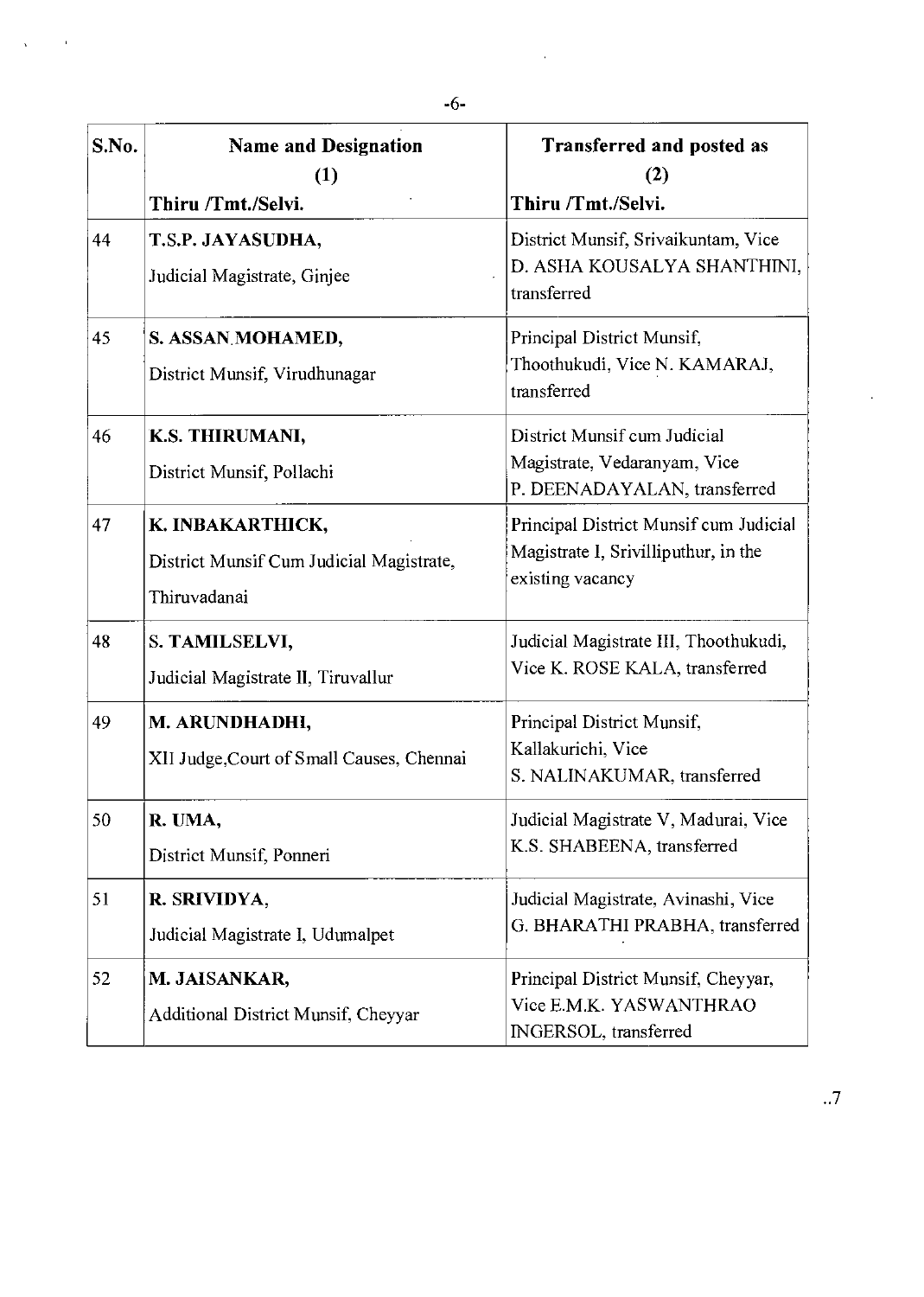| S.No. | <b>Name and Designation</b><br>$\left(1\right)$<br>Thiru /Tmt./Selvi.        | <b>Transferred and posted as</b><br>(2)<br>Thiru /Tmt./Selvi.                  |
|-------|------------------------------------------------------------------------------|--------------------------------------------------------------------------------|
| 53    | R. DHANAM,<br>District Munsif cum Judicial Magistrate,<br>Orathanadu         | Judicial Magistrate, Tiruchencode,<br>Vice G.K. VELUMAYIL, transferred         |
| 54    | A. BISMITHA,<br>Judicial Magistrate V, Tirunelveli                           | Judicial Magistrate II, Thoothukudi,<br>Vice A. KADHIRAVAN, transferred        |
| 55    | S. LAKSHMI,<br>I Additional District Munsif, Bhavani                         | Principal District Munsif,<br>Tiruvannamalai, in the existing<br>vacancy       |
| 56    | K. KUMARASIVAM,<br>Judicial Magistrate, Sathyamangalam                       | Judicial Magistrate I, Coimbatore,<br>Vice M. NAMBIRAJAN, transferred          |
| 57    | K. GOPINATH,<br>Principal District Munsif, Coimbatore                        | Judicial Magistrate II, Virudhachalam,<br>Vice M. ARIVU, transferred           |
| 58    | P. KAVITHA-I,<br>Judicial Magistrate I, Nagapattinam                         | Judicial Magistrate, Thiruthuraipoondi,<br>in the existing vacancy             |
| 59    | T. RAJA KUMAR,<br>Additional District Munsif, Ambasamudram                   | Principal District Munsif,<br>Ambasamudram, Vice<br>N. MAREESWARI, transferred |
| 60    | K. BHARATHI,<br>Judicial Magistrate I, Gobichettipalayam                     | District Munsif, Kangeyam, Vice<br>N. SENTHIL MURALI, transferred              |
| 61    | V. VENKATESAPERUMAL,<br>District Munsif cum Judicial Magistrate,<br>Nannilam | Judicial Magistrate I, Kallakurichi,<br>Vice M. JAGADHEESAN, transferred       |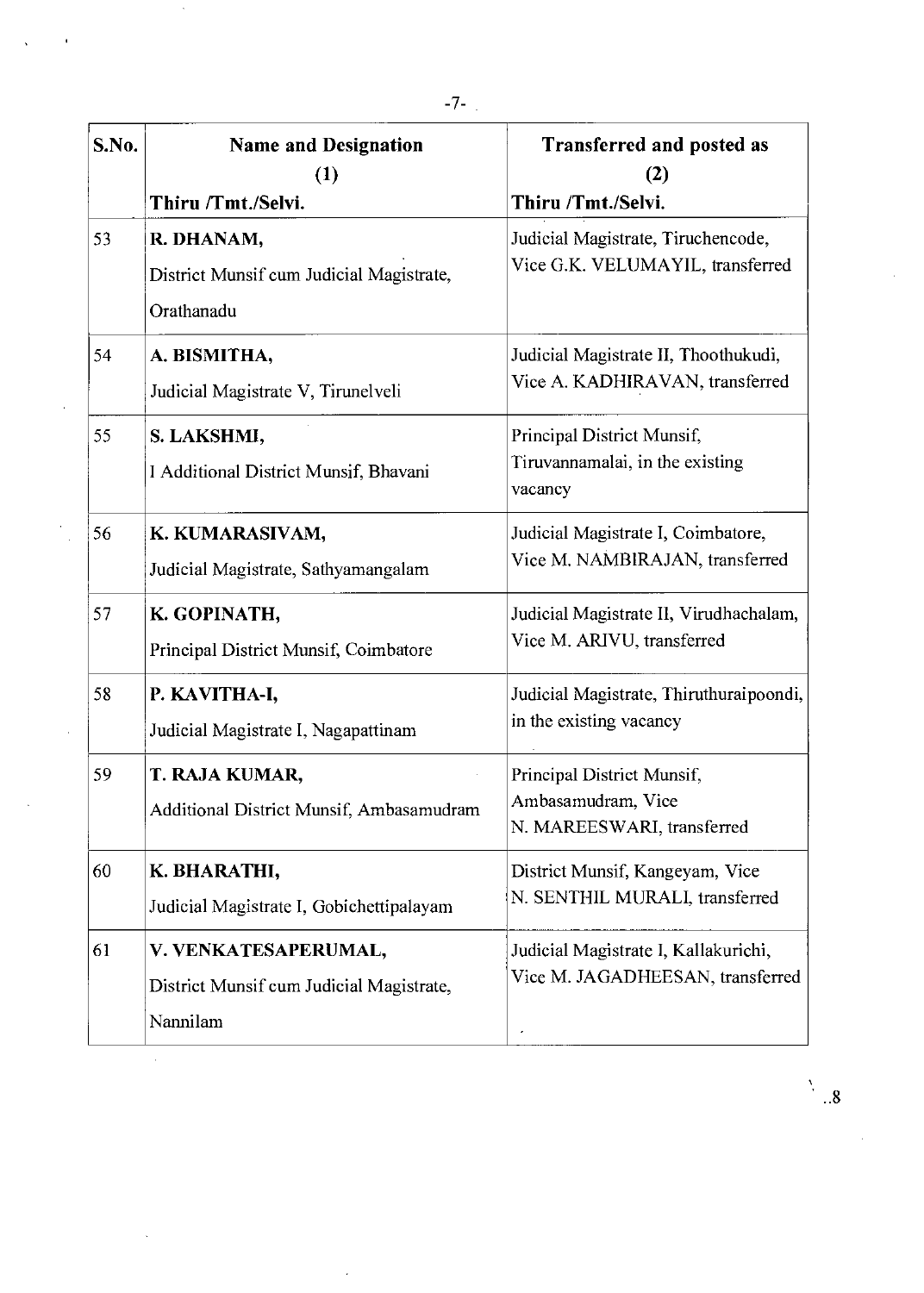| S.No. | <b>Name and Designation</b><br>(1)<br>Thiru /Tmt./Selvi.                      | Transferred and posted as<br>(2)<br>Thiru /Tmt./Selvi.                                                   |
|-------|-------------------------------------------------------------------------------|----------------------------------------------------------------------------------------------------------|
| 62    | N. KAMARAJ,<br>Principal District Munsif, Thoothukudi                         | Judicial Magistrate I, Salem, Vice<br>G. KALAIVANI, transferred                                          |
| 63    | D. MOHANKUMAR,<br>Judicial Magistrate I, Sankari                              | Additional District Munsif, Cheyyar,<br>Vice M. JAISANKAR, transferred                                   |
| 64    | <b>J. ANVAR SATHATH,</b><br>Principal District Munsif, Vellore                | Judicial Magistrate II, Cuddalore, Vice<br>K. RAJESH KANNAN, transferred                                 |
| 65    | M. JAGADHEESAN,<br>Judicial Magistrate I, Kallakurichi                        | District Munsif cum Judicial<br>Magistrate, Nannilam, Vice<br>V. VENKATESAPERUMAL,<br>transferred        |
| 66    | S. NALINAKUMAR,<br>Principal District Munsif, Kallakurichi                    | Judicial Magistrate II, Thanjayur, Vice<br>G. RAMASANKARAN, transferred                                  |
| 67    | C. SUNDARAPANDIAN,<br>Principal District Munsif, Alanthur                     | Judicial Magistrate, Cheyyar, in the<br>existing vacancy                                                 |
| 68    | G. PRABHAKARAN,<br>District Munsif Cum Judicial Magistrate,<br>Rameshwaram    | Judicial Magistrate, Fast Track Court<br>at Magisterial Level, Karaikudi, Vice<br>J. KANNAN, transferred |
| 69    | M. BACKIAM,<br>Judicial Magistrate II, Karur                                  | District Munsif, Sankari, Vice<br>N. THILAGESWARI, transferred                                           |
| 70    | M. SHUNMUGAVEL RAJ,<br>District Munsif cum Judicial Magistrate,<br>Pennagaram | District Munsif cum Judicial<br>Magistrate I, Sattur, Vice<br>C. SANKAR, transferred                     |

 $\hat{\mathcal{A}}$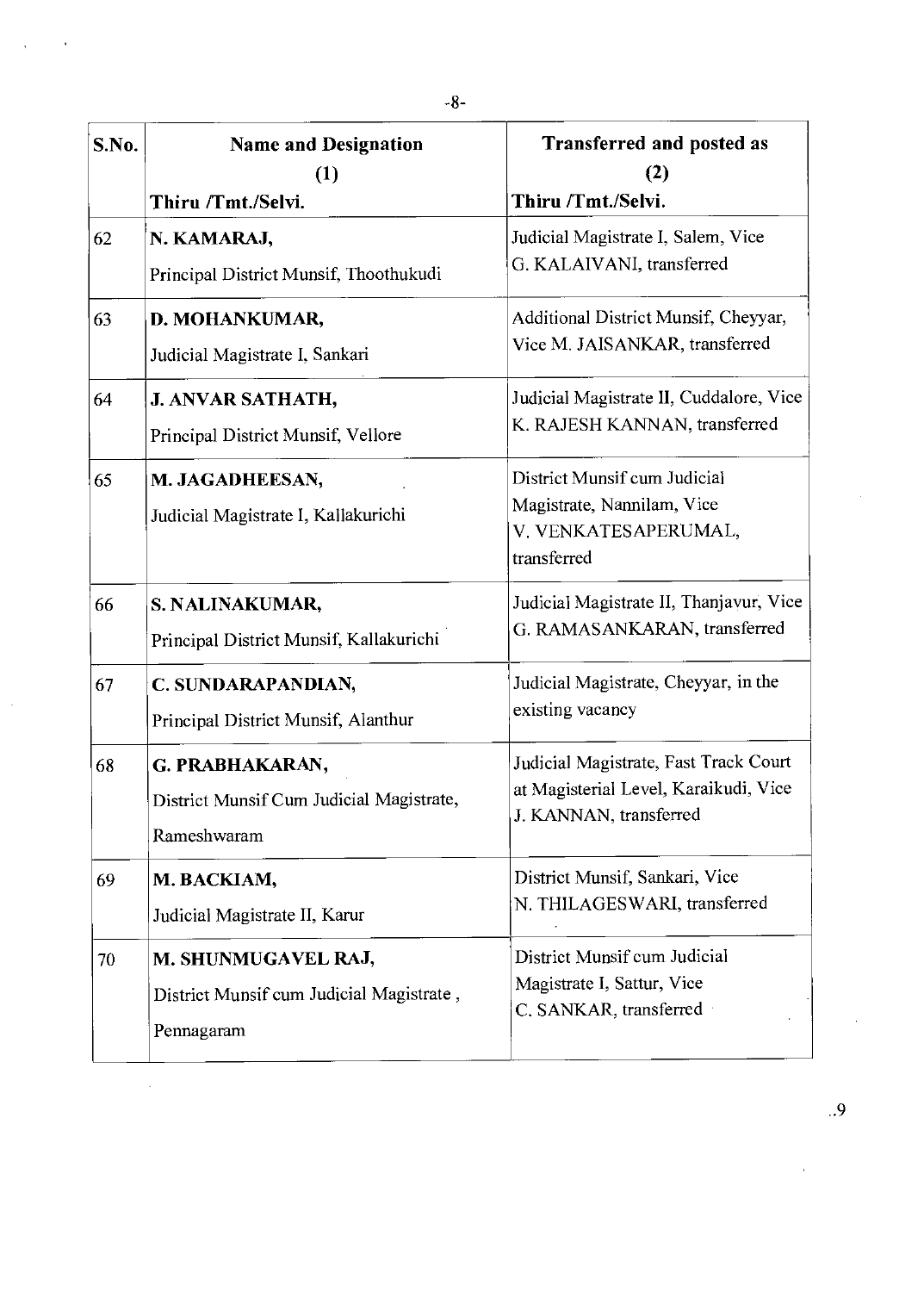| S.No. | <b>Name and Designation</b><br>(1)                                                    | <b>Transferred and posted as</b><br>(2)                                                              |
|-------|---------------------------------------------------------------------------------------|------------------------------------------------------------------------------------------------------|
|       | Thiru /Tmt./Selvi.                                                                    | Thiru /Tmt./Selvi.                                                                                   |
| 71    | V. BREZNEV,<br>Judicial Magistrate, Fast Track Court at<br>Magisterial Level-I, Erode | <b>Additional District Munsif,</b><br>Ambasamudram, Vice T. RAJA<br>KUMAR, transferred               |
| 72    | J.K. DHILIP,<br>Judicial Magistrate, Harur                                            | Principal District Munsif, Namakkal,<br>in the existing vacancy                                      |
| 73    | R. KARTHIKEYAN-I,<br>District Munsif, Thiruthuraipoondi                               | Principal District Munsif, Ariyalur,<br>Vice K. SRINIVASAN, transferred                              |
| 74    | M. SHUNMUGA KANI,<br>Additional District Munsif, Karaikudi                            | District Munsif, Virudhunagar, Vice<br>S. ASSAN MOHAMED, transferred                                 |
| 75    | P. KAVITHA-II,<br>I Additional District Munsif, Kallakurichi                          | Principal District Munsif, Villupuram,<br>in the existing vacancy                                    |
| 76    | A. SELVAKUMAR,<br>Judicial Magistrate IV, Coimbatore                                  | District Munsif cum Judicial<br>Magistrate, Pochampalli, Vice<br>R. SATHEESKUMAR, transferred        |
| 77    | G. MANIKANDARAJA,<br>Judicial Magistrate II, Mayiladuthurai                           | Judicial Magistrate I, Nagapattinam,<br>Vice P. KAVITHA-I, transferred                               |
| 78    | P. DEENADAYALAN,<br>District Munsif cum Judicial Magistrate,<br>Vedaranyam            | Judicial Magistrate II, Wallajahpet, in<br>the existing vacancy                                      |
| 79    | K. SRINIVASAN,<br>Principal District Munsif, Ariyalur                                 | Principal District Munsif cum Judicial<br>Magistrate, Karaikudi, Vice<br>S. MAHALAKSHMI, transferred |

 $\sim$ 

 $\hat{\mathcal{A}}$ 

 $\frac{1}{2}$ 

 $\hat{\mathbf{r}}$ 

 $\ddot{\phantom{a}}$ 

 $\ddot{\phantom{a}}$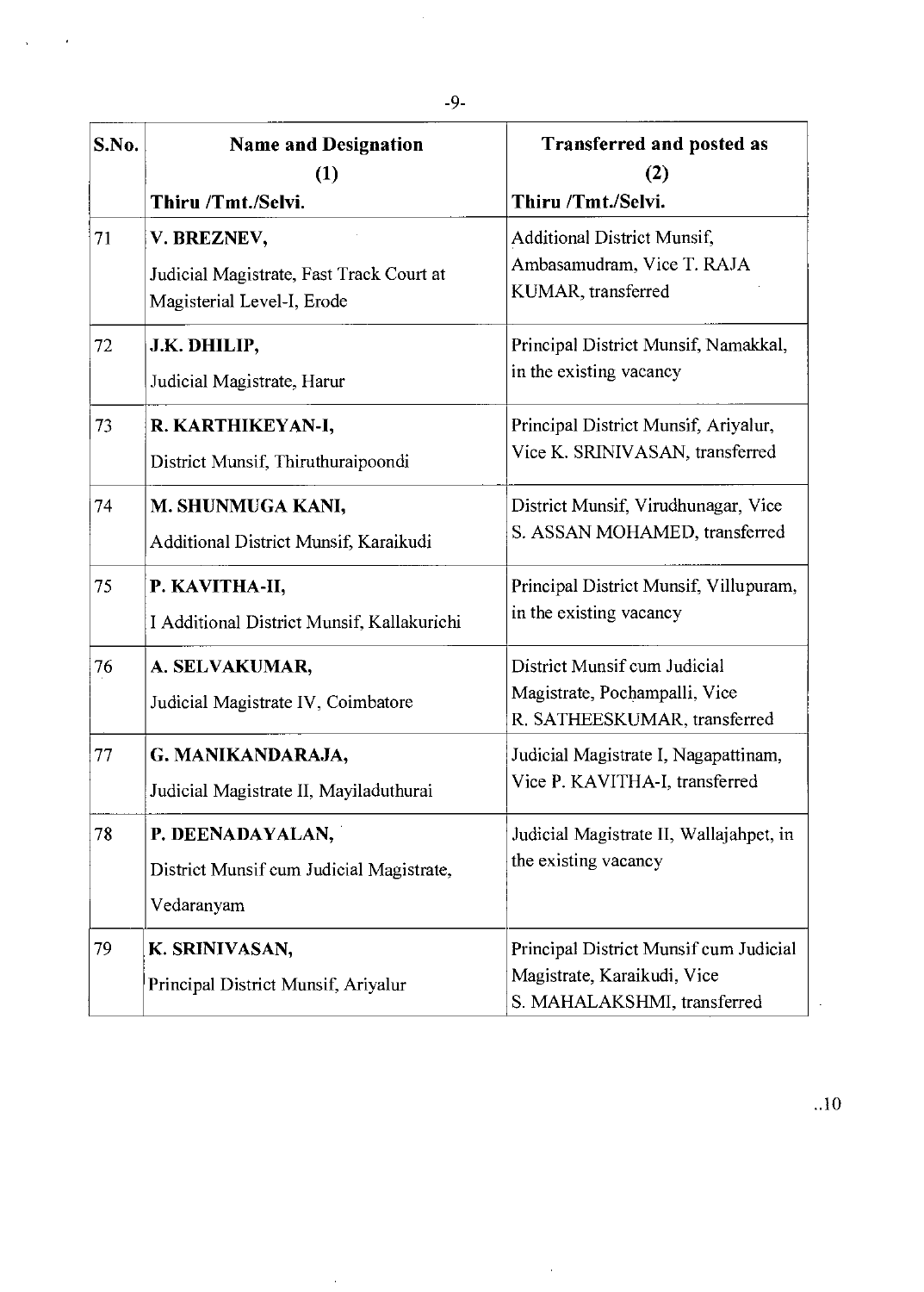$\bar{\mathbf{z}}$ 

 $\bar{a}$ 

 $\ddot{\phantom{0}}$ 

 $\mathcal{A}$ 

| S.No. | <b>Name and Designation</b>                                                            | <b>Transferred and posted as</b>                                                                                      |
|-------|----------------------------------------------------------------------------------------|-----------------------------------------------------------------------------------------------------------------------|
|       | (1)<br>Thiru /Tmt./Selvi.                                                              | (2)<br>Thiru /Tmt./Selvi.                                                                                             |
| 80    | G. BHARATHI PRABHA,<br>Judicial Magistrate, Avinashi                                   | Judicial Magistrate I,<br>Gobichettipalayam, Vice<br>K. BHARATHI, transferred                                         |
| 81    | K.R. KANNAN,<br>District Munsif, Pappireddipatti                                       | Judicial Magistrate VI, Coimbatore,<br>Vice R. RAJAVELU, transferred                                                  |
| 82    | R. SUBBIAH,<br>District Munsif cum Judicial Magistrate,<br>Neyveli                     | Judicial Magistrate II, Karur, Vice M.<br><b>BACKIAM</b> , transferred                                                |
| 83    | K. RAJESH KANNAN,<br>Judicial Magistrate II, Cuddalore                                 | District Munsif, Thiruthuraipoondi,<br>Vice R. KARTHIKEYAN-I,<br>transferred                                          |
| 84    | C. RAJESH,<br>District Munsif, Pattukottai                                             | District Munsif, Kulithalai, Vice<br>V. IRUDAYA RANI, transferred                                                     |
| 85    | K. MALARKODI,<br>Additional District Munsif, Alanthur                                  | Principal District Munsif, Alanthur,<br>Vice C. SUNDARAPANDIAN,<br>transferred                                        |
| 86    | J. KANNAN,<br>Judicial Magistrate, Fast Track Court at<br>Magisterial Level, Karaikudi | Judicial Magistrate, Fast Track Court<br>at Magisterial Level.<br>Thiruthuraipoondi, Vice<br>V. ACHUTHAN, transferred |
| 87    | V. ARUMUGAM,<br>District Munsif cum Judicial Magistrate,<br>Valparai                   | Judicial Magistrate I, Pollachi, in the<br>existing vacancy                                                           |

 $\mathcal{L}^{\text{max}}_{\text{max}}$  ,  $\mathcal{L}^{\text{max}}_{\text{max}}$ 

 $\sim$   $\sim$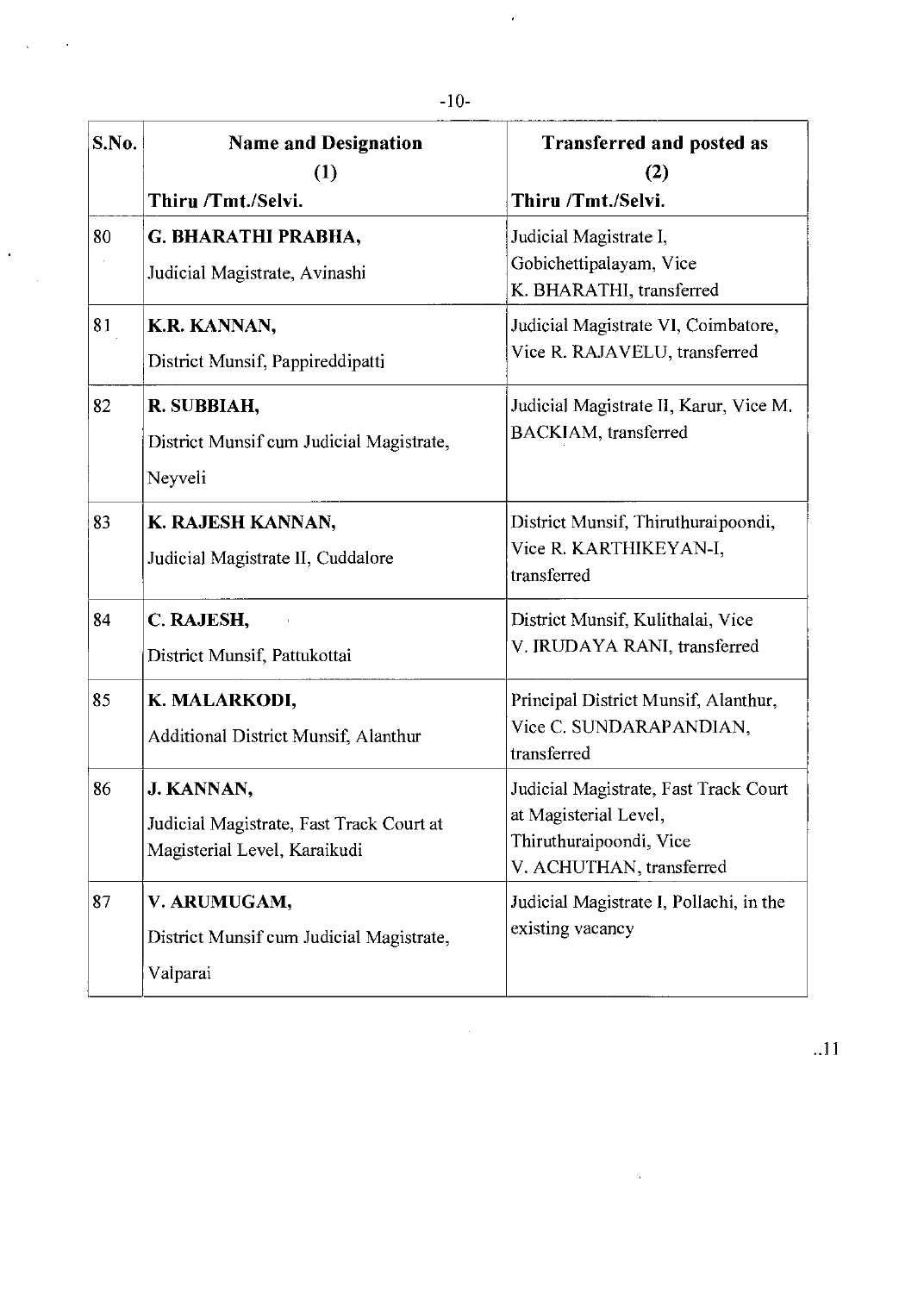| S.No.           | <b>Name and Designation</b><br>(1)<br>Thiru /Tmt./Selvi.     | <b>Transferred and posted as</b><br>(2)<br>Thiru /Tmt./Selvi.                                   |
|-----------------|--------------------------------------------------------------|-------------------------------------------------------------------------------------------------|
| 88              | G.K. VELUMAYIL,<br>Judicial Magistrate, Tiruchencode         | District Munsif cum Judicial<br>Magistrate, Orathanadu, Vice<br>R. DHANAM, transferred          |
| 89              | M. ARIVU,<br>Judicial Magistrate II, Virudhachalam           | <b>Additional District Munsif,</b><br>Chidambaram, Vice R. LATHA,<br>transferred                |
| 90              | K.L. PRIYANGA,<br>I Additional District Munsif, Coimbatore   | Principal District Munsif, Coimbatore,<br>Vice K. GOPINATH, transferred                         |
| 91              | N. THILAGESWARI,<br>District Munsif, Sankari                 | Judicial Magistrate II, Virudhunagar,<br>in the existing vacancy                                |
| 92 <sup>2</sup> | R. RAJAVELU,<br>Judicial Magistrate VI, Coimbatore           | Judicial Magistrate, Sathyamangalam,<br>Vice K. KUMARASIVAM,<br>transferred                     |
| 93              | G. KALAIVANI,<br>Judicial Magistrate I, Salem                | District Munsif cum Judicial<br>Magistrate, Pennagaram, Vice M.<br>SHUNMUGAVEL RAJ, transferred |
| 94              | F. REHANA BEGUM,<br>Judicial Magistrate III, Tiruchirappalli | I Additional District Munsif,<br>Kallakurichi, Vice P. KAVITHA-Il,<br>transferred               |
| 95              | M. CHITTIBABU,<br>Additional District Munsif, Villupuram     | Additional District Munsif, Alanthur,<br>Vice K. MALARKODI, transferred                         |
| 96              | S. VENKATESAN,<br>Principal District Munsif, Tindivanam      | District Munsif cum Judicial<br>Magistrate, Vanur, Vice<br>K. NAMBIRAJAN, transferred           |

 $\overline{a}$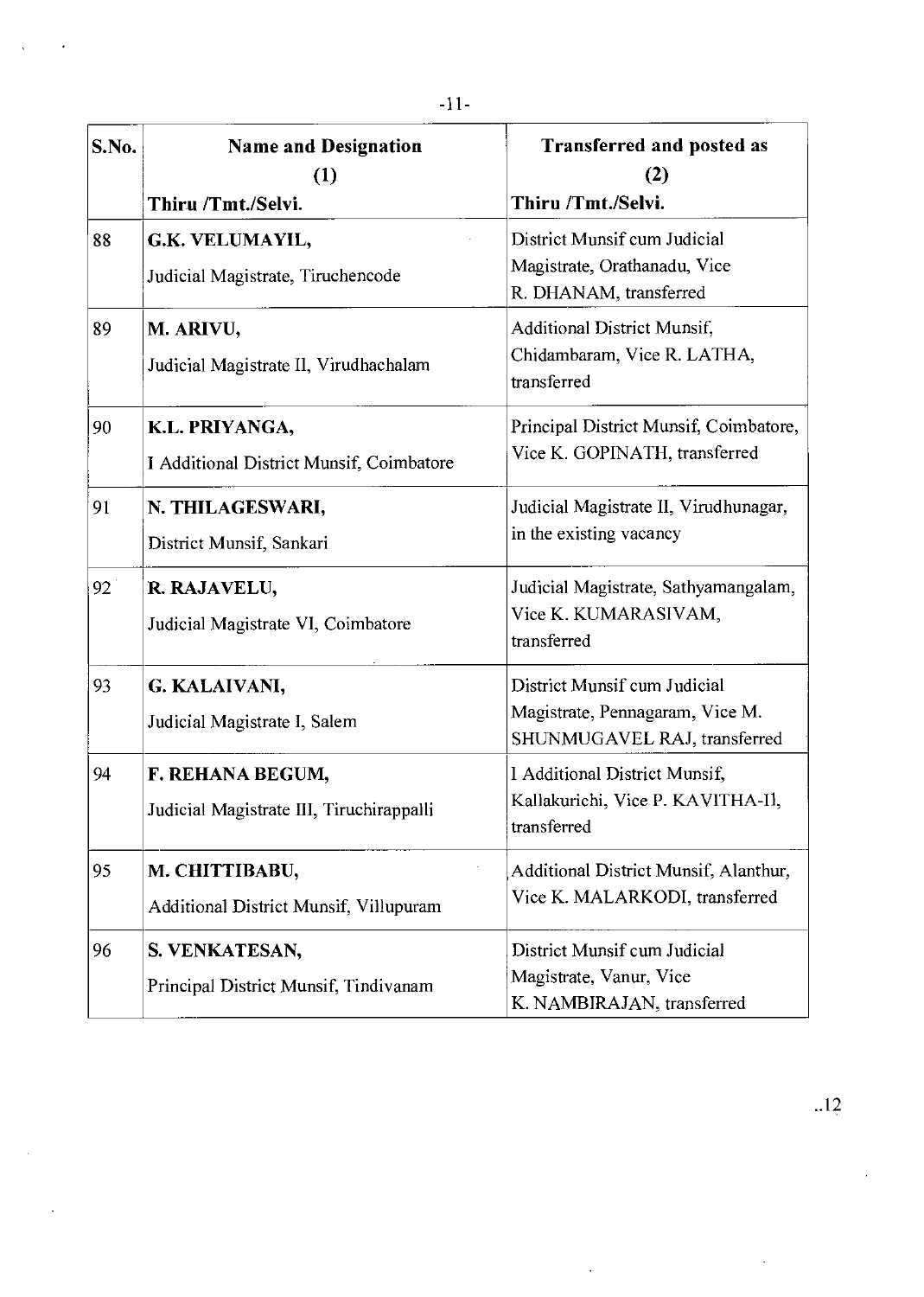| S.No. | <b>Name and Designation</b><br>(1)                                              | Transferred and posted as<br>(2)                                                                                 |
|-------|---------------------------------------------------------------------------------|------------------------------------------------------------------------------------------------------------------|
|       | Thiru /Tmt./Selvi.                                                              | Thiru /Tmt./Selvi.                                                                                               |
| 97    | G. SATHIAKUMAR,<br>Judicial Magistrate, Additional Mahila Court,<br>Nagercoil   | Judicial Magistrate, Fast Track Court<br>at Magisterial Level, Pattukottai, Vice<br>T. SINDHU MATHI, transferred |
| 98    | K.S. SHABEENA,<br>Judicial Magistrate V, Madurai                                | Judicial Magistrate II, Udumalpet, in<br>the existing vacancy                                                    |
| 99    | N. VISWANATH,<br>II Additional District Munsif, Tiruchirappalli                 | III Additional District Munsif,<br>Tiruchirappalli, Vice<br>S. NARMADHA, transferred                             |
| 100   | S. KALYANA MARIMUTHU,<br>District Munsif cum Judicial Magistrate,<br>Kamudhi    | Judicial Magistrate I, Sivakasi, in the<br>existing vacancy                                                      |
| 101   | R.M. SUBATHRA,<br>Deputy Administrator General and Official<br>Trustee, Chennai | District Munsif, Ponneri, Vice<br>R. UMA, transferred                                                            |
| 102   | N. GNANASAMBANDAM,<br>District Munsif, Sivagangai                               | Judicial Magistrate II, Coimbatore,<br>Vice R.V. RAJAKUMAR, transferred                                          |
| 103   | M. MURUGANANTHI,<br>Judicial Magistrate I, Kulithalai                           | District Munsif cum Judicial<br>Magistrate, Valparai, Vice<br>V. ARUMUGAM, transferred                           |
| 104   | T. BHARATHI,<br>II Additional District Munsif, Coimbatore                       | I Additional District Munsif,<br>Coimbatore, Vice K.L. PRIYANGA,<br>transferred                                  |

 $\frac{1}{2}$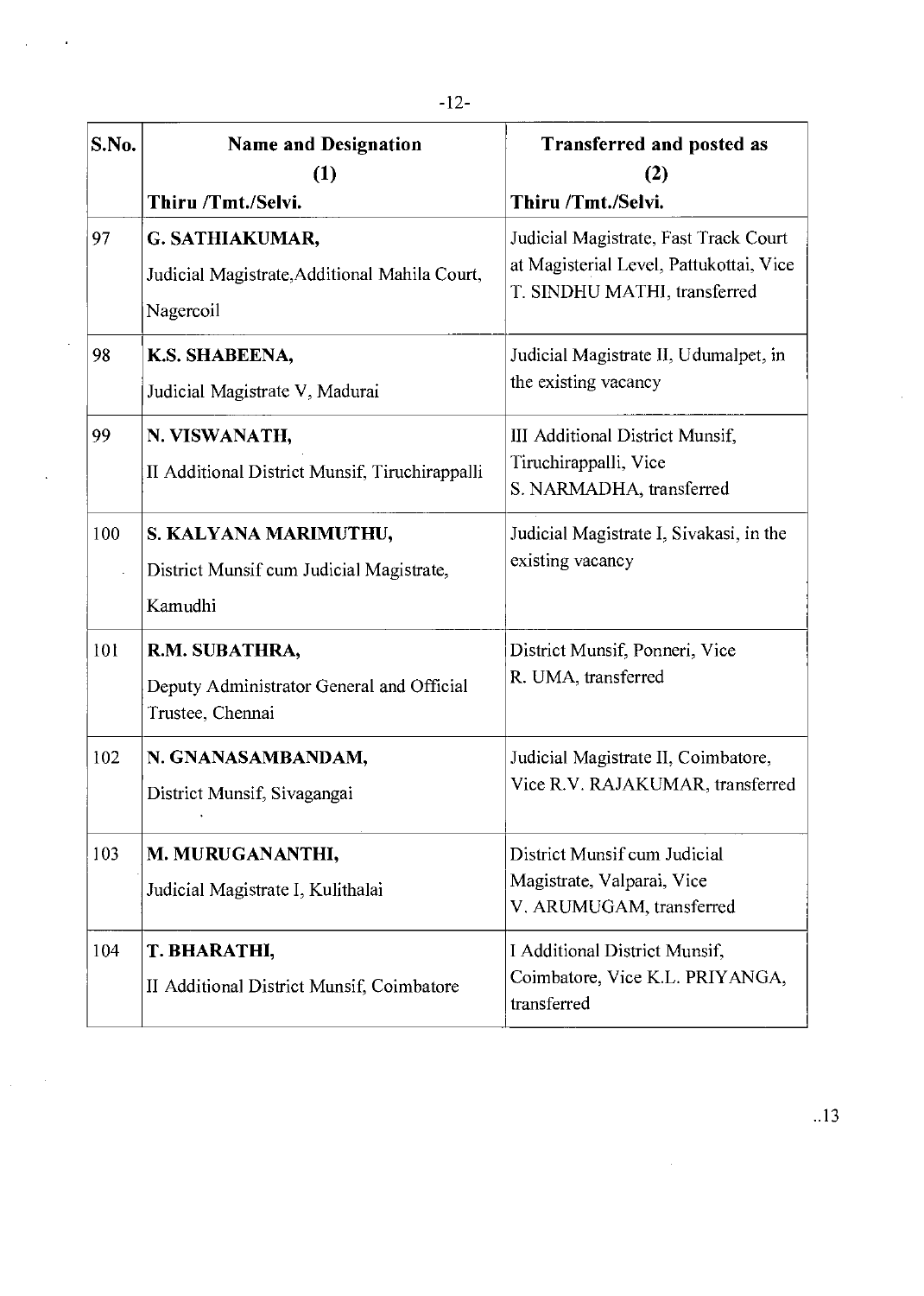| S.No. | <b>Name and Designation</b><br>(1)<br>Thiru /Tmt./Selvi.                                         | Transferred and posted as<br>(2)<br>Thiru /Tmt./Selvi.                                         |
|-------|--------------------------------------------------------------------------------------------------|------------------------------------------------------------------------------------------------|
| 105   | P.T. SATHEESH KUMAR,<br>District Munsif cum Judicial Magistrate,<br>Shenkottai                   | Judicial Magistrate I, Ponneri, in the<br>existing vacancy                                     |
| 106   | G. ARUNKUMAR,<br>Judicial Magistrate II, Mannargudi                                              | Judicial Magistrate, Periyakulam, in<br>the existing vacancy                                   |
| 107   | A. KADHIRAVAN,<br>Judicial Magistrate II, Thoothukudi                                            | Prinicipal District Munsif, Ambur, in<br>the existing vacancy                                  |
| 108   | P. BALA MURUGAN,<br>Judicial Magistrate, Pandalur                                                | District Munsif Cum Judicial<br>Magistrate, Thiruvadanai, Vice<br>K. INBAKARTHICK, transferred |
| 109   | J. STARLI,<br>District Munsif, Sulur                                                             | District Munsif, Ranipet, Vice N.<br>ANU PRIYA, transferred                                    |
| 110   | K. VIGNESMADHU,<br>Judicial Magistrate, Vadipatti                                                | II Additional District Munsif,<br>Coimbatore, Vice T. BHARATHI,<br>transferred                 |
| 111   | R. SATHEESKUMAR,<br>District Munsif cum Judicial Magistrate,<br>Pochampalli                      | Judicial Magistrate IV, Coimbatore,<br>Vice A. SELVAKUMAR, transferred                         |
| 112   | V. ACHUTHAN,<br>Judicial Magistrate, Fast Track Court at<br>Magisterial Level, Thiruthuraipoondi | District Munsif, Sivagangai, Vice<br>N. GNANASAMBANDAM,<br>transferred                         |
| 113   | T. SINDHU MATHI,<br>Judicial Magistrate, Fast Track Court at<br>Magisterial Level, Pattukottai   | Judicial Magistrate, Vadipatti, Vice<br>K. VIGNESMADHU, transferred                            |

 $\mathcal{L}^{\text{max}}_{\text{max}}$  and  $\mathcal{L}^{\text{max}}_{\text{max}}$ 

 $\sim 10$  $\ddot{\phantom{a}}$ 

..14

 $\mathcal{A}$ 

 $\mathcal{L}^{\text{max}}_{\text{max}}$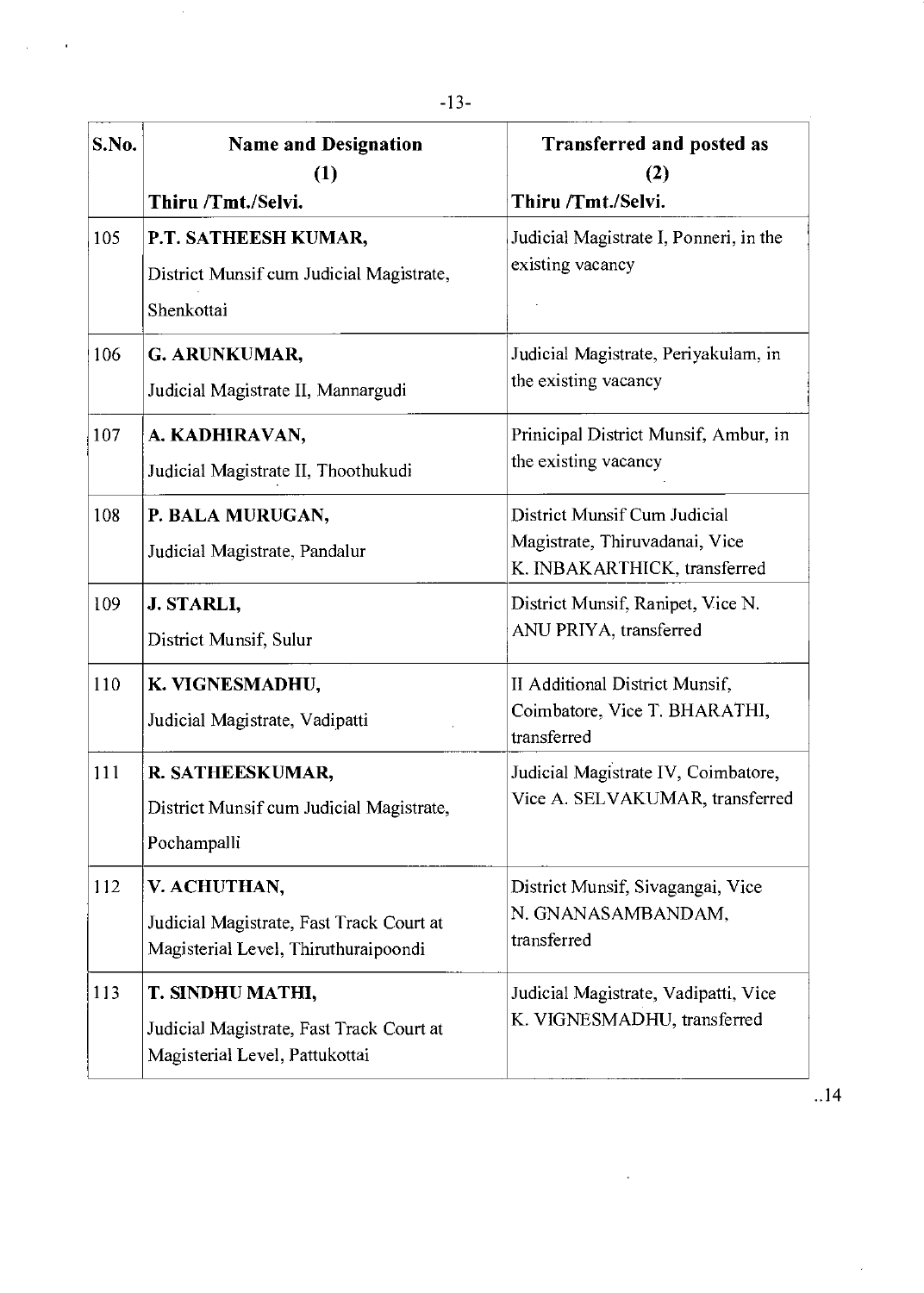| S.No. | <b>Name and Designation</b><br>(1)<br>Thiru /Tmt./Selvi.                                     | Transferred and posted as<br>(2)<br>Thiru /Tmt./Selvi.                                     |
|-------|----------------------------------------------------------------------------------------------|--------------------------------------------------------------------------------------------|
| 114   | G. RAMASANKARAN,<br>Judicial Magistrate II, Thanjavur                                        | Judicial Magistrate, Mudhukulathur, in<br>the existing vacancy                             |
| 115   | K.M. KALAIARASI,<br>Additional District Munsif, Manaparai                                    | District Munsif, Manaparai, in the<br>existing vacancy                                     |
| 116   | K. ROSE KALA,<br>Judicial Magistrate III, Thoothukudi                                        | District Munsif cum Judicial<br>Magistrate, Neyveli, Vice<br>R. SUBBIAH, transferred       |
| 117   | G. ANANTHI,<br>Additional District Munsif, Srivilliputhur                                    | Judicial Magistrate II, Srivilliputhur, in<br>the existing vacancy                         |
| 118   | V. SIVAGAMASUNDARY,<br>Judicial Magistrate, Fast Track Court<br>Magistrate Level-I), Madurai | Additional District Munsif, Manaparai,<br>Vice K.M. KALAIARASI, transferred                |
| 119   | S. NARMADHA,<br>III Additional District Munsif, Tiruchirappalli                              | Judicial Magistrate, Vaniyambadi,<br>Vice K.V. SAKTHIVEL, transferred                      |
| 120   | G. THAMARAI ILANGO,<br>Judicial Magistrate, Aruppukottai                                     | <b>Additional District Munsif,</b><br>Aruppukottai, Vice<br>S. VENGADALAKSHMI, transferred |
| 121   | S. VENGADALAKSHMI,<br>Additional District Munsif, Aruppukottai                               | Principal District Munsif,<br>Aruppukottai, Vice P.V. VASHEETH<br>KUMAR, transferred       |
| 122   | A.MURALIKRISHNA ANANDAN,<br>Judicial Magistrate, Katpadi                                     | Principal District Munsif,<br>Kancheepuram, in the existing<br>vacancy                     |
| 123   | N.ANU PRIYA,<br>District Munsif, Ranipet                                                     | Registrar City Civil Court, Vice<br>S.P. RISHIROSHAN transferred                           |

 $\sim 10^6$ 

 $\mathcal{L}^{\text{max}}_{\text{max}}$  and  $\mathcal{L}^{\text{max}}_{\text{max}}$ 

 $\sim$ 

 $\hat{\mathcal{A}}$ 

 $\hat{\mathcal{A}}$ 

 $\frac{1}{\sqrt{2}}$ 

 $\hat{\mathcal{A}}$ 

 $\cdot$ 

 $\mathcal{L}_{\text{max}}$ 

 $\sim 10$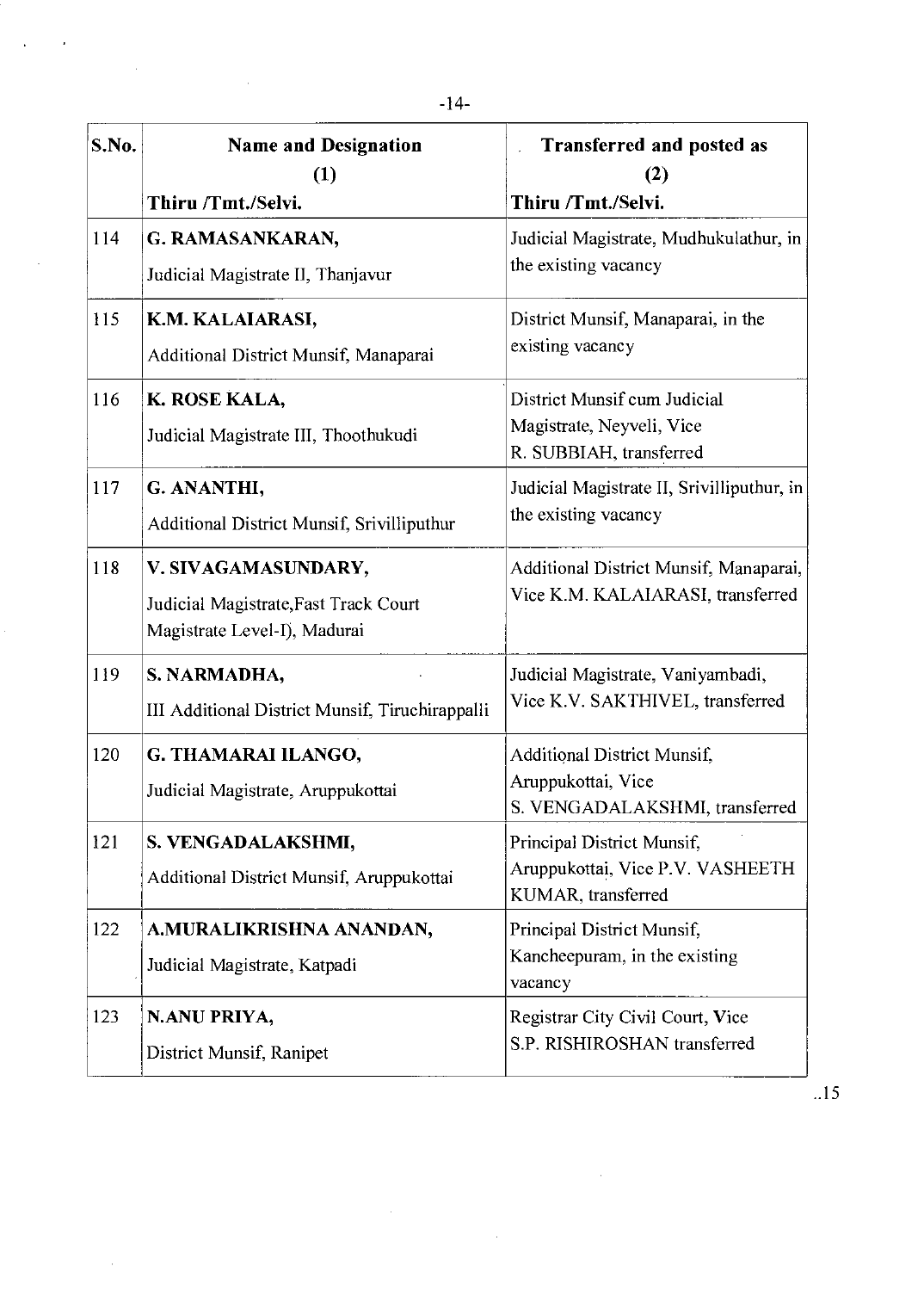| S.No. | <b>Name and Designation</b><br>(1)<br>Thiru /Tmt./Selvi. | <b>Transferred and posted as</b><br>(2)<br>Thiru /Tmt./Selvi.        |
|-------|----------------------------------------------------------|----------------------------------------------------------------------|
| 124   | Thiru.G.ASHOK PRASATH,<br>District Munsif, Sathankulam.  | Judicial Magistrate, Perambalur vice,<br>C.KARUPPASAMY, transferred. |
| 125   | Thiru.C.KARUPPASAMY,<br>Judicial Magistrate, Perambalur. | District Munsif, Perambalur, vice,<br>P.MAHINDRA VARMA, transferred. |

# **HIGH COURT, MADRAS.**  $R \frac{\partial V_{2}g_{14}}{\partial \theta}$

**DATED: 28.04.2018. REGISTRAR GENERAL** 

#### **To**

- 1. The Officers concerned.
- 2. The Offices of the Officers concerned.
- 3. The Principal Judge, City Civil Court, Chennai.
- 4. The Chief Judge, Court of Small Causes, Chennai.
- 5. All Principal District Judges / District Judges.
- 6. The Administrator General and Official Trustee of Tamil Nadu.
- 7. The Chief Metropolitan Magistrate, Egmore.
- 8. All Chief Judicial Magistrates.
- 9. The Senior Accounts Officer (GAD-1V), 0/o the Principal Accountant General (A & E), Chennai-18..
- 10. The Pay and Accounts Officer, High Court, Madras.
- 11. The Pay and Accounts Officer, Madurai.
- 12. All Treasury Officers.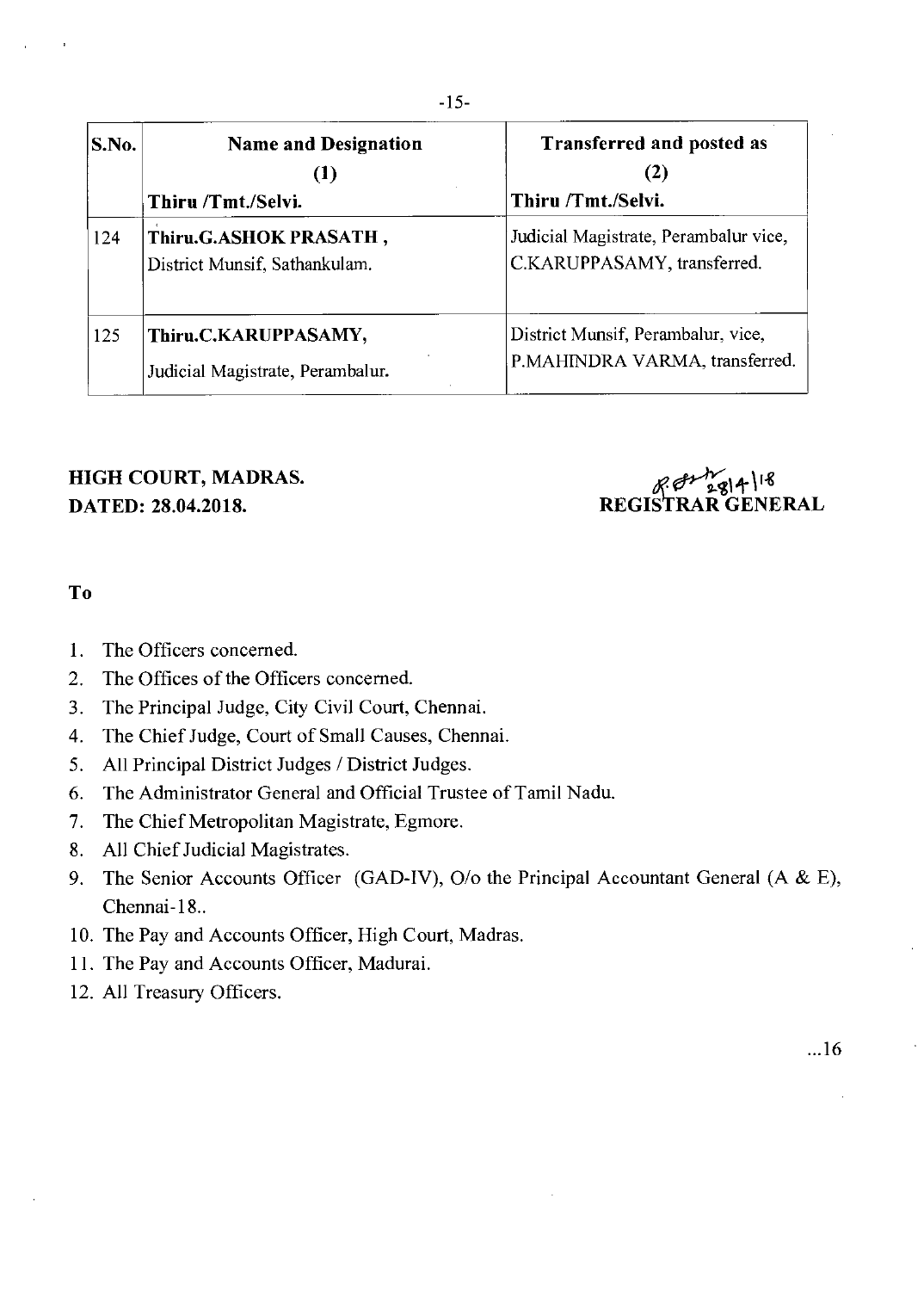#### Copy to:

- 1. The Chief Secretary to Government, Secretariat, Chennai-9.
- 2. The Secretary to Government, Home / Public / Labour and Employment / Revenue / Law/ Commercial Taxes Department, Secretariat,Chennai-9.
- 3. The Secretary to His Excellency The Governor, Raj Bhavan, Chennai-22.
- 4. The Secretary to the Hon'ble Chief Minister, Secretariat, Chennai-9.
- 5. The Registrar (IT-cum-Statistics), High Court, Madras.
- 6. The Registrar (Judicial), High Court, Madras.
- 7. The Director, Tamil Nadu Mediation and Conciliation Centre, High Court, Madras.
- 8. The Registrar (Vigilance), High Court, Madras. (12 copies)
- 9. The Registrar (Management), High Court, Madras.
- 10.The Registrar (Special Cell), High Court, Madras.
- 11.The Registrar-cum-Private Secretary to the Hon'ble The Chief Justice, High Court, Madras.
- 12.The Registrar (District Judiciary), High Court, Madras.
- 13.The Additional Registrar-I (Vigilance), High Court, Madras.
- 14.The Registrar (Administration), High Court, Madras.
- 15.The Registrar -cum-Special Officer (Liaisoning), High Court, Madras.
- 16.The Registrar (Recruitment), High Court, Madras.
- 17.The Official Assignee, High Court, Madras.
- 18.The Additional Registrar General, Madurai Bench of Madras High Court, Madurai.
- 19.The Additional Registrar -II (Vigilance), Madurai Bench of Madras High Court, Madurai.
- 20.The Registrar (Judicial), Madurai Bench of Madras High Court, Madurai.
- 21.The Registrar (Administration), Madurai Bench of Madras High Court, Madurai.
- 22.The Additional Registrar (IT & Statistics), Madurai Bench of Madras High Court, Madurai.
- 23.The Director, Tamil Nadu State Judicial Academy, No.30 (95), P.S.K.R.Salai (Greenways Road), R.A.Puram, Chennai-28.
- 24.The Deputy Director, Tamil Nadu State Judicial Academy, Regional Centres, Coimbatore.
- 25.The Deputy Director, Tamil Nadu State Judicial Academy, Regional Centres, Madurai.
- 26.The Member Secretary, Tamil Nadu State Legal Services Authority, Chennai.
- 27.The Secretary, High Court Legal Services Committee, Chennai.
- 28.The Secretary, Tamil Nadu Judicial Officers Association, Chennai.
- 29.The Chief Accounts Officer, High Court, Madras.
- 30.The Assistant Registrar, Admn.I / Admn.II / Admn.IV / Per.Admn. / A.S. / Rules / Computer / Pondicherry, High Court, Madras.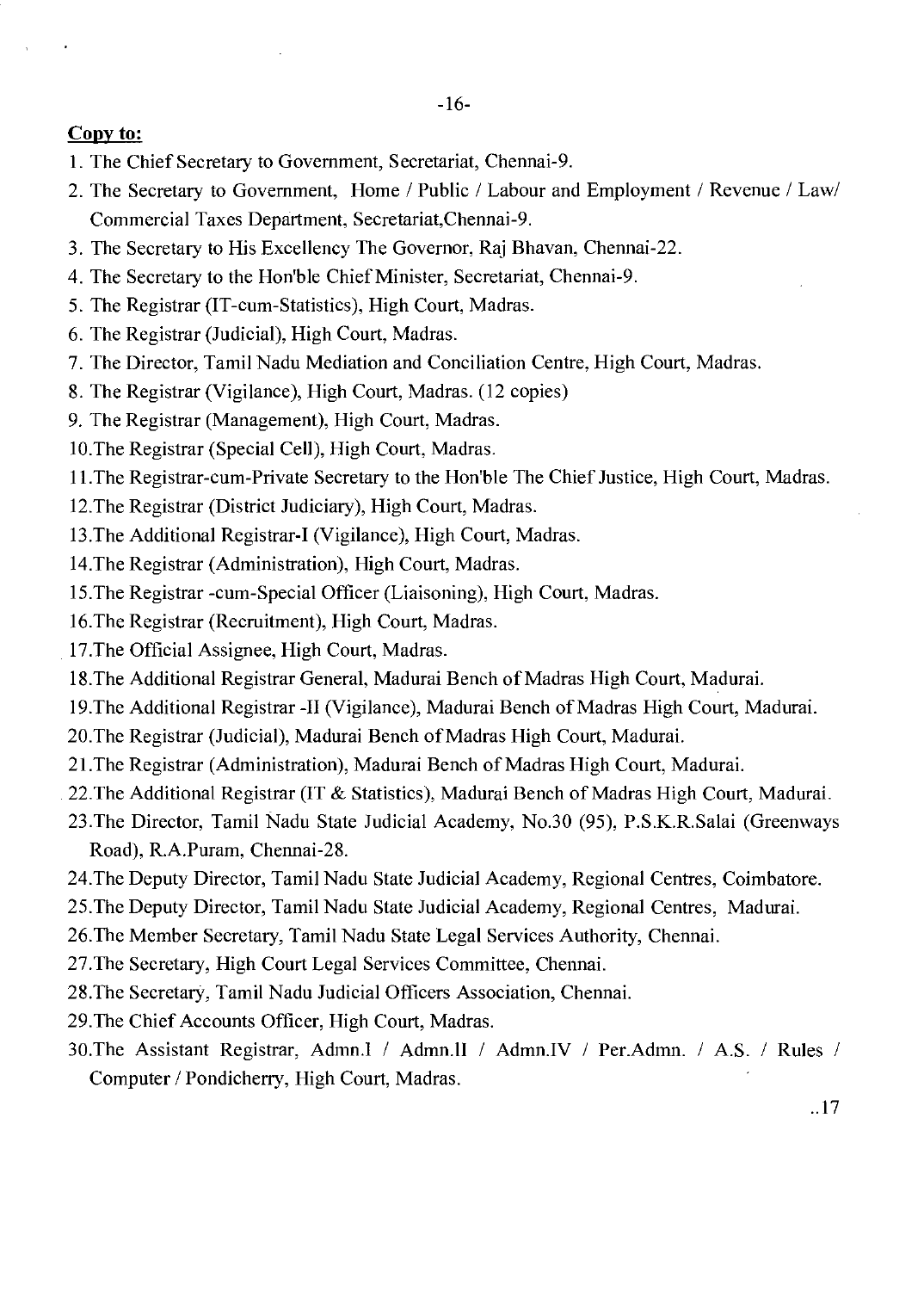- 31.The Court Managers I / II, High Court, Madras.
- 32.The Section Officer, 'C' / Computer / 'Cl' / 'D' / 'F' / 'G' / Budget / 'B5' / 'B7'/Library / Stationery / Legal Cell / Computer (Server Room), High Court, Madras.

 $\mathcal{L}_{\mathcal{A}}$ 

- 33.The Section Officer, "B" Section, Madurai Bench of Madras High Court, Madurai.
- 34.The Technical Director, NIC, High Court, Madras.
- 35.The Record Keeper, A.D. Records, High Court, Madras.

+ Spare 5.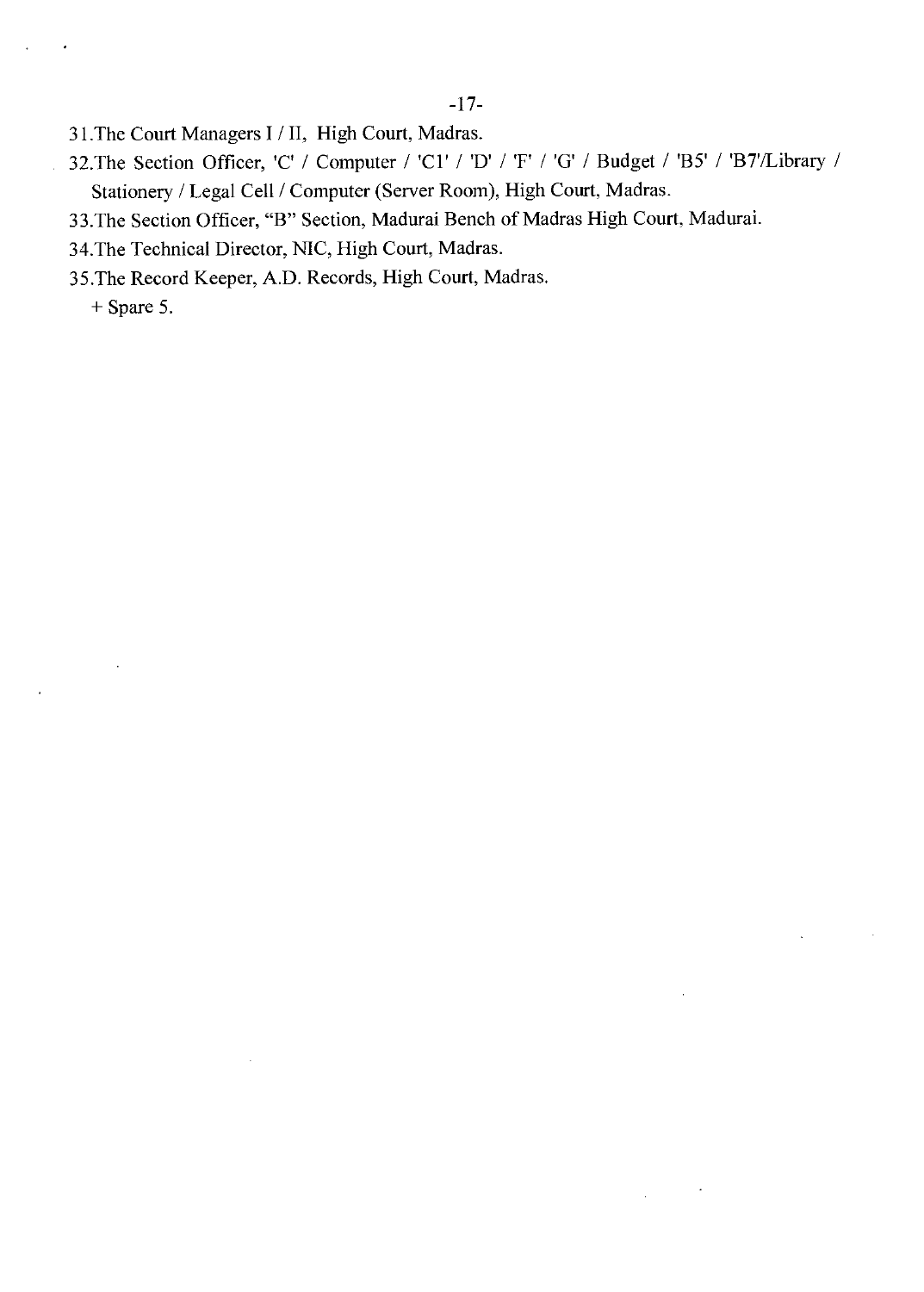#### **R.O.C.No.10/2018-Con.B2**



#### **OFFICIAL MEMORANDUM**

Sub: Courts and Judges —Civil Judges - Transfer and Postings — Notification issued - Joining instructions - Issued.

Ref: High Court's Notification No. 64 / 2018, dated :28.04.2018

#### I

The Civil Judges, who have been transferred and posted in the High Court's Notification cited above, are required to hand over charge of their respective posts to any one of the nearest Principal District Munsif / District Munsif / Additional District Munsif / Judicial Magistrate / District Munsif-cum-Judicial Magistrate / Judge, Court of Small Causes, Chennaï / Administrator General and Official Trustee, Chennai, as the case may be, on 30.04.2018 A.N., and take charge of their respective new posts within the joining time as prescribed under relevant Rules, without fail.

The Officers who have been transferred and posted in the same station in which they are now functioning, are required to take charge of their respective new posts, on 30.04.2018 A.N. / after handing over charge of their respective posts to their successors / nearest Civil Judge, as the case may be.

The Officers who relieve the Officers under transfer, are required to hold full additional charge of the additional posts until the successors take charge or until further orders, as the case may be.